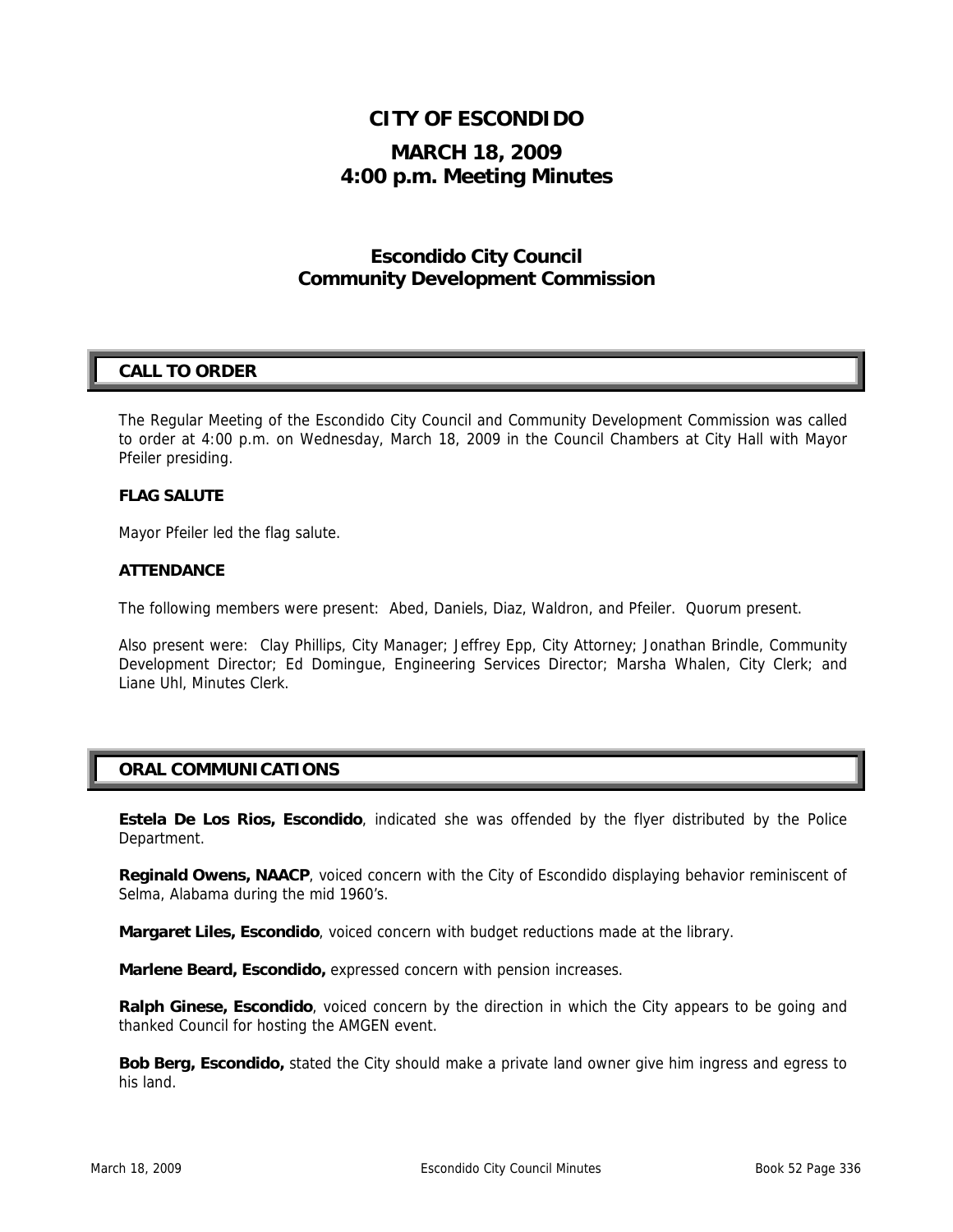**Isaac Blumberg, Escondido Attorney**, indicated he was outraged by the flyer distributed by the Police Department.

Peter Verich, Escondido, stated the youth of Escondido should not be looked at as a liability.

**Tania Bowman, Escondido**, indicated she was offended by the flyer the Police Department distributed.

**Victor Torres, Escondido**, voiced outrage at the Police Department flyer.

**Monique Davis, Grid Alternatives**, stated she represented a company that provides solar power installation to low income families.

**Daniel Perez, Escondido, and Randy Eldred, Escondido,** indicated they were initiating a program to help the youth of Escondido to resist gang recruitment. Mr. Perez stated the Police Department was peddling fear in the City with the flyer they had distributed.

### **CONSENT CALENDAR**

**MOTION**: Moved by Councilmember Daniels and seconded by Councilmember Abed that the following Consent Calendar items be approved. Motion carried unanimously.

- **1. AFFIDAVITS OF PUBLICATION, MAILING AND POSTING (COUNCIL/CDC/RRB)**
- **2. APPROVAL OF WARRANT REGISTER (Council/CDC)**
- **3. APPROVAL OF MINUTES: Special Meeting of February 11, 2009**

 **Regular Meeting of February 11, 2009 Regular Meeting of February 18, 2009 Regular Meeting of February 25, 2009** 

**4. NOTICE OF COMPLETION FOR THE HALE AVENUE RESOURCE RECOVERY FACILITY (HARRF) DIGESTER HEATING SYSTEM PROJECT –** Request Council authorize the Director of Utilities to file a Notice of Completion for the HARRF Digester Heating System project. (File No. 0600-10 [A-2884])

Staff Recommendation: Approval **(Utilities Administration: Lori Vereker)** 

**5. POLICE AND FIRE FACILITY CONSTRUCTION CHANGE ORDER (ROOFING) –** Request Council authorize a construction change order with J.P. Witherow Roofing, in the amount of \$117,796, for the installation of lightweight insulating concrete on the roof of the Police and Fire Facility located at 1163 North Centre City Parkway. (File No. 0600-10 [A-2917])

Staff Recommendation: Approval **(City Manager's Office: Joyce Masterson)** 

**6. OLDER ADULT SERVICES BUDGET ADJUSTMENT: NUTRITION PROGRAM –** Request council authorize the transfer of \$25,000 from the Joslyn Trust to the General Fund to offset increased costs to the Nutrition Program for FY 2008-09. (File No. 0430-80)

 Staff Recommendation: Approval **(Community Services/ Older Adult Division: Amy Shipley)** 

**7. RESOLUTION TO DOCUMENT INITIATION OF OUT-OF-AGENCY SEWER SERVICE AGREEMENT (709 LEHNER AVENUE, APN 224-130-20), CASE NO. PHG 08-0039 –**  Request for a resolution to document the prior initiation of an out-of agency service agreement,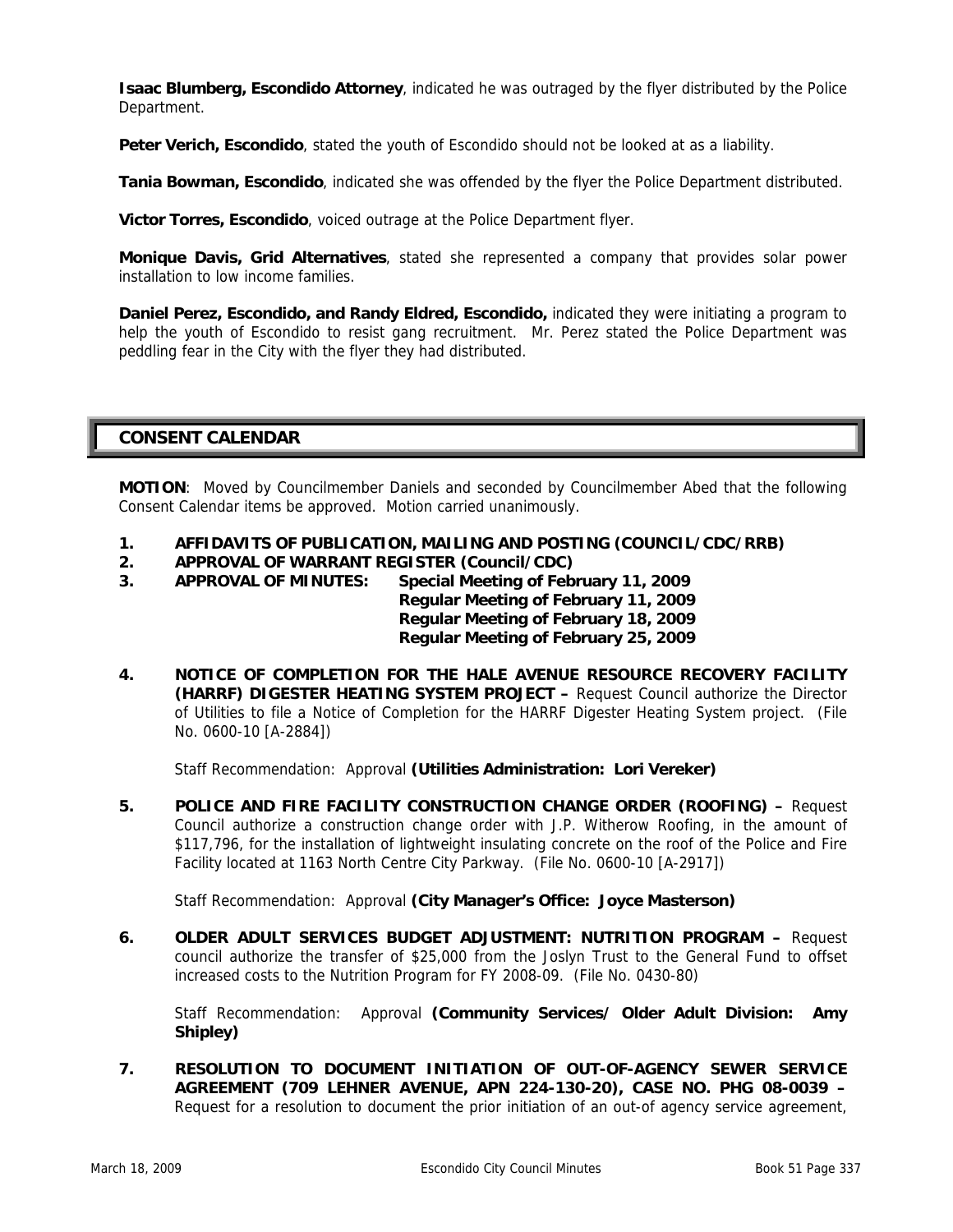including an irrevocable offer of annexation, for the provision of sewer service for one singlefamily residence on a 17,825 SF lot, experiencing septic tank failure at 709 Lehner Avenue. (File No. 0850-20)

 Staff Recommendation: Authorize making application to LAFCO for an out-of-agency service agreement for connection to the City's sewer **(Community Dev./Planning: Jon Brindle)** 

#### **RESOLUTION NO. 2009-34**

**8. TRANSFER OF TRANSNET BICYCLE GRANT FUNDS –** Request Council authorize the transfer of \$30,000 of Transnet Bicycle Grant funds from the completed Bear Valley Parkway Bike Path Lanes Project (ESC26) to the Escondido Creek Bikeway/Ash Street Undercrossing Project (ESC20). (File No. 0430-80)

Staff Recommendation: Approval **(Engineering Services: Robert Zaino)** 

#### **RESOLUTION NO. 2009-42**

**9. BUDGET ADJUSTMENT FOR TRANSNET REVENUE DECLINE - Request Council authorize** Budget Adjustment in the amount of \$139,603 for the FY 2008/09 Pavement Maintenance Program to account for the decline in the receipt of Transnet revenue. (File No. 0430-80)

Staff Recommendation: Approval **(Engineering Services: Ed Domingue)** 

**10. EASEMENT EXCHANGE FOR SERVICE UPGRADE: VINEYARDS GOLF COURSE, ESCONDIDO –** Request Council authorize granting an easement request from AT&T for the subject property, and accept and record the quitclaim deed to vacate the easement rights previously granted in 1993. (File No. 0690-80)

Staff Recommendation: Approval **(Engineering Services: Anne Marc-Aurele)** 

#### **RESOLUTION NO. 2009-30**

**11. ESCONDIDO KIWANIS TROUT DERBY –** Request Council authorize the allowance of the Kiwanis Club of Hidden Valley to hold their annual trout derby at Lake Dixon on April 25-26, 2009, and that the Kiwanis receive 100% of their fees collected and the City receive 100% of the City fees collected, due to budget constraints. (File No. 0430-20)

Staff Recommendation: Approval **(Utilities Administration: Lori Vereker)** 

#### **RESOLUTION NO. 2009-43**

**12. 2008 ANNUAL HOUSING REPORT –** Request Council authorize the submittal of the 2008 Annual Housing Report to the State Offices of Planning and Research and Department of Housing and Community Development. (File No. 0875-70)

 Staff Recommendation: Approval **(Community Development/Housing Division: Roni Keiser)**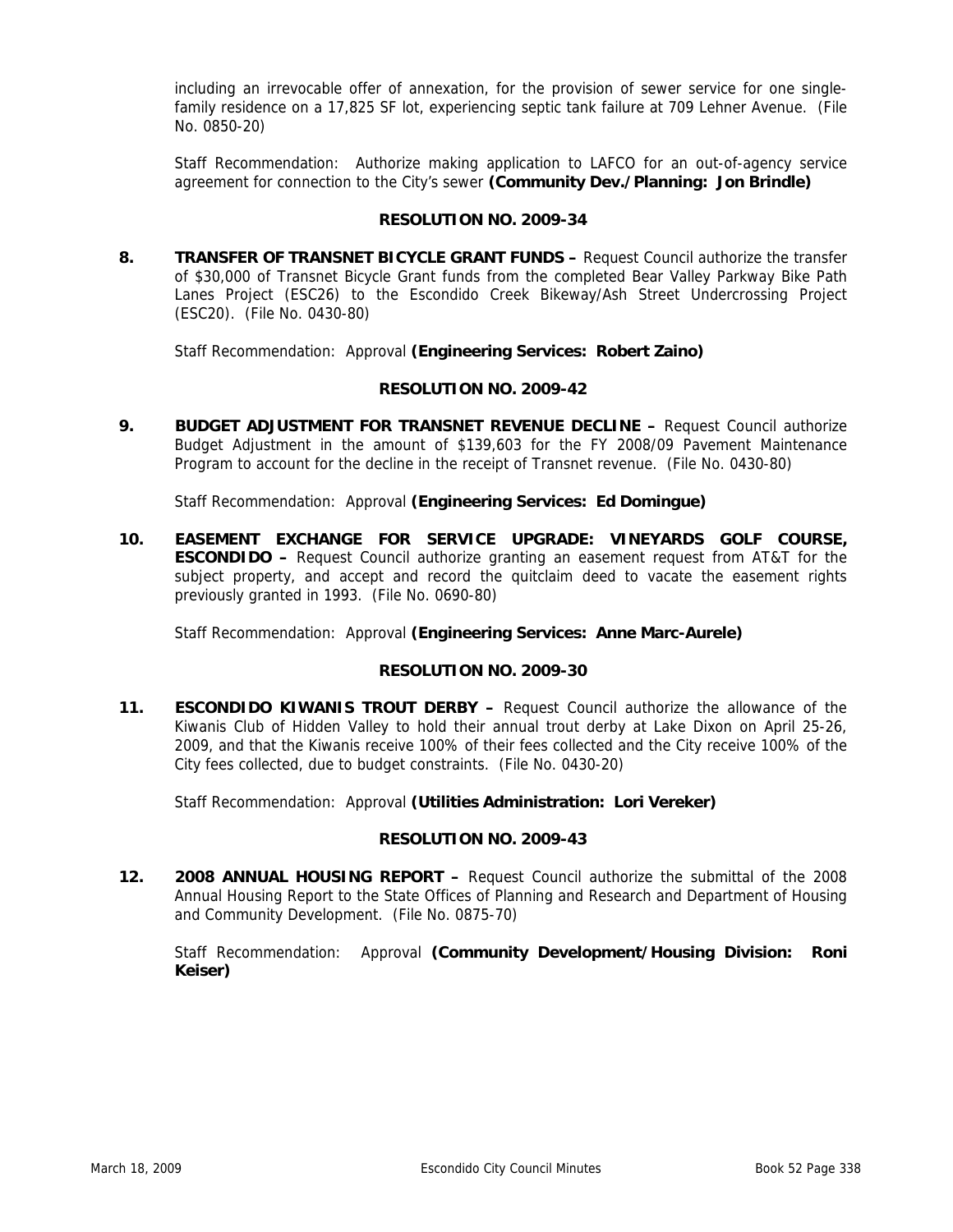**13. BID AWARD FOR CONSTRUCTION OF PHASE IV OF THE POLICE AND FIRE FACILITY BID PACKAGE 9C (PAINTING) –** Request Council authorize the Mayor and City Clerk to execute an Agreement with Pecoraro, Incorporated, in the amount of \$365,000, for Bid Package 9C (Painting) of the Police and Fire Facility located at 1163 North Centre City Parkway. (File No. 0600-10 [A-2891])

Staff Recommendation: Approval **(City Manager's Office: Joyce Masterson)** 

#### **RESOLUTION NO. 2009-48**

## **CONSENT - RESOLUTIONS AND ORDINANCES (COUNCIL/CDC/RRB)**

None

#### **CURRENT BUSINESS**

**14. FRIENDS OF DALEY RANCH –** Request Council authorize the Friends of Daley Ranch to seek and acquire resources to support and maintain Daley Ranch and other activities that enhance the Ranch. (File No. 0910-10)

Staff Recommendation: Approval **(Community Services: Jerry Van Leeuwen)** 

#### **RESOLUTION NO. 2009-46**

Jerry Van Leeuwen, Community Services Director, gave the staff report and presented a series of slides.

**MOTION:** Moved by Councilmember Daniels and seconded by Councilmember Waldron to approve; giving direction to staff to come back to Council with a presentation of the master plan and updates on the progress at Daley Ranch; and to adopt Resolution No. 2009-46. Motion carried unanimously.

**15. ESCONDIDO ENTERPRISE ZONE APPLICATION –** Request Council support an Enterprise Zone Application and authorize the City Manager to execute and sign all necessary forms, including the Memorandum of Understanding for the City of Escondido's application to the State Department of Housing and Community Development. (File No. 0680-20)

Staff Recommendation: Approval **(City Manager's Office: Charles Grimm)** 

#### **RESOLUTION NO. 2009-41**

Charles Grimm, Assistant City Manager, gave the staff report and presented a series of slides.

**MOTION:** Moved by Councilmember Daniels and seconded by Councilmember Waldron to authorize the City Manager to execute and sign all necessary forms related to the Enterprise Zone application, including the Memorandum of Understanding for the City of Escondido's application to the State Department of Housing and Community Development and adopt Resolution No. 2009-41. Motion carried unanimously.

**16. PRELIMINARY INFORMATION FOR THE FISCAL YEAR 2009-10 GENERAL FUND OPERATING BUDGET –** Review and discussion of the current revenue projections and departmental expenditure request. Discussion of Council priorities and possible budget balancing options. (File No. 0430-30)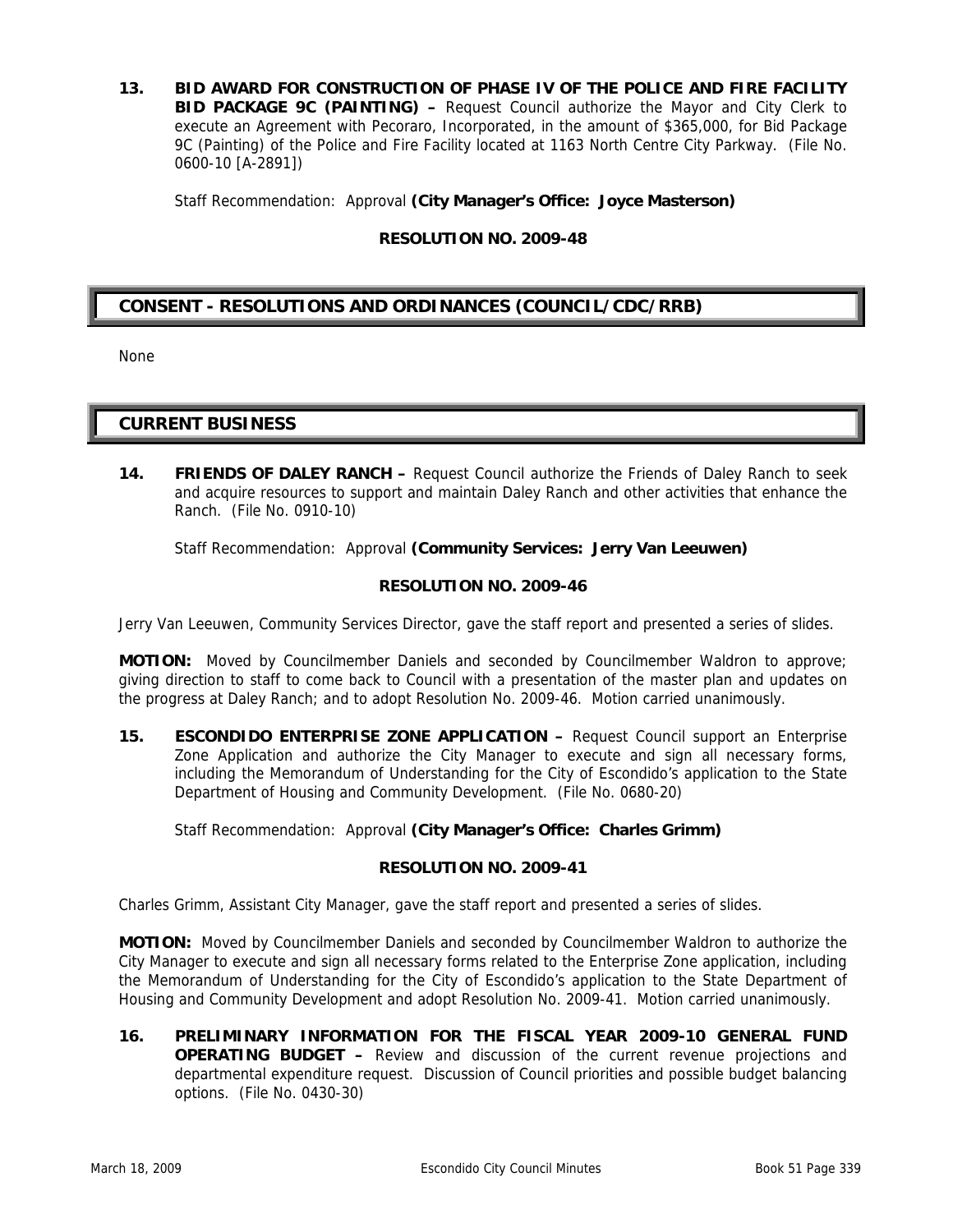Staff Recommendation: Provide direction to the Council Budget Subcommittee and staff on preparation of the FY 2009-2010 General Fund Operating Budget **(Finance Department: Joy Canfield)** 

Joy Canfield, Finance Department, gave the staff report and presented a series of slides.

**Sue Dusharme, Downtown Business Association**, requested the City continue funding the Crusin' Grand event.

**Wendy Wilson, Escondido Arts Partnership**, asked Council to continue their support.

**Al Pfeltz, Escondido Mounted Posse**, requested \$1.00 from Council for funding this year with the hope that in better economic times their funding might be restored.

**Will Gibson, Escondido Arts Partnership**, asked Council to continue their funding.

**Steve Kildoo, Children's Museum**, urged Council to continue funding the Children's Museum.

**Mary Waring, Escondido Arts Partnership,** thanked Council for their continued support of the arts.

**Rita Sweeting, Escondido Arts Partnership**, asked Council to continue their support.

**Mel Takahara, California International Young Artists Competition**, thanked Council for their past support.

**Carol Hill, local artist**, indicated that taxpayer money should not be used for the arts.

**Jan Bourgeois, Escondido Arts Partnership**, thanked Council for their support.

**Victoria Huckins, Escondido Arts Partnership**, indicated that the arts provided a venue for people to come into the City to spend money.

**Keely Barry-LeBlanc, Escondido Arts Partnership**, asked Council to continue their support.

**Robert Coox, Escondido JC'S**, thanked Council for the support of their events.

**Debbie Stanley, First Night Escondido,** indicated that First Night Escondido would still take place; they were negotiating with the City to find solutions to the economic issues.

**COUNCIL ACTION:** Gave direction to Council Budget Committee and staff relative to funding for outside agencies.

**17. IMPASSE HEARING OF THE ESCONDIDO POLICE OFFICERS' ASSOCIATION (SAFETY) BARGAINING UNIT.** In accordance with the City of Escondido Employer-Employee Relations Resolution, the City Council will receive presentations from the City's Management Negotiating Team and the Escondido Police Officers' Association Negotiating Team regarding the status and positions of the parties in the current negotiations. The City Council will be asked to consider action which may involve directing the implementation of either party's positions, including the adoption of Resolution 2009-44, or taking action to provide further direction to the negotiators regarding continued negotiations. (File No. 0740-25)

 Staff Recommendation: Receive the presentation and provide direction to the negotiation team **(Human Resources Dept.: Sheryl Bennett)**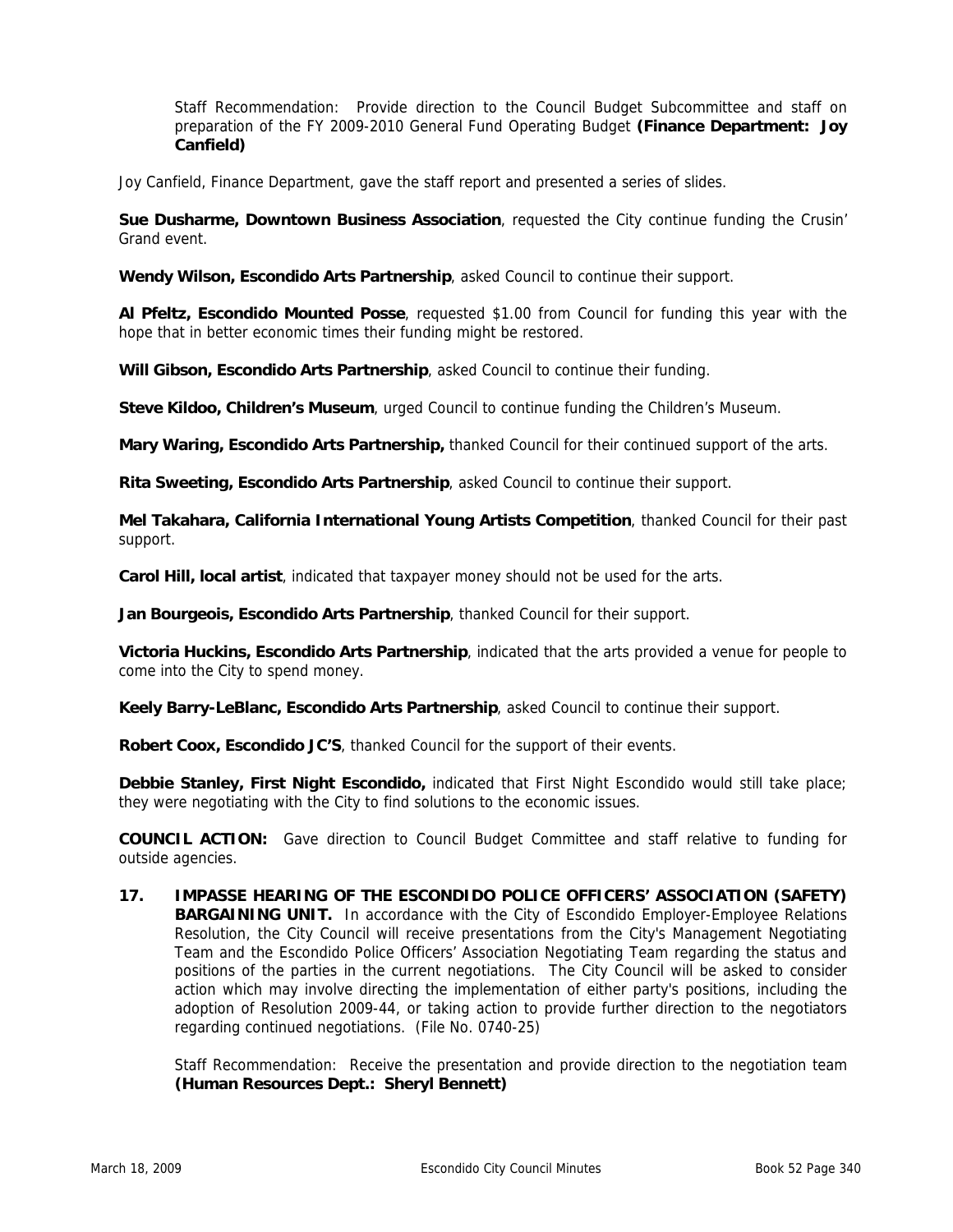#### **RESOLUTION NO. 2009-44**

Michael Guerrero, Escondido Police Officer's Association, and Dieter Dammeier, Attorney, presented their proposal related to current negotiations.

Sheryl Bennett, Human Resources Director, and Richard Kreisler, Negotiator, presented the City's last, best and final offer.

**Michael Johnson, SAFE Escondido President**, voiced support for the Police Department.

**David Zacchilli, Police Officer**, indicated that officers face many dangers.

**Florence Sale, Escondido**, asked Council not to cut Police Officers salaries and indicated more officers were needed to keep her and the community safe from gang members and home invasions.

**Scott Christensen, Police Officer,** indicated that officers were not the same as other City employees and should be treated differently in the negotiation process.

**Jason Bell, Escondido**, urged Council not to cut Police Officer positions.

**Susan McGuire, Escondido,** indicated she did not support staffing cuts to Police Officers.

**Damian Jackson, Police Officer**, indicated that Police Officers were different from other City employees and should be treated in a special way.

**James Gillie, Escondido**, voiced concern for his safety and urged the Council to keep the City safe.

**Gina Gillie, Escondido,** stated the officers were needed to keep kids from drugs.

**Beverly Holtz, Police Officer**, urged the Council to stop wasting money on the arts and give the Police Association what they ask for.

**Russ Lane, Escondido Classified Employees Association**, stated the City should not ask association groups to make any sacrifices.

**Ralph Ginese, Escondido Classified Employees Association**, indicated the Police Officers Association should get what they asked for.

**Richard Baron, Escondido**, voiced support for both the Fire Department and Police Department; indicated that no more taxpayer money should not be spent on the Arts Center, and that it should be closed and the funds used for the Police and Fire Departments.

**M.A. Mereck, Escondido**, indicated the flyer distributed by the Police Department was offensive.

**Alex Cruz, Teamsters Building Maintenance**, indicated it's the responsibility of all City employees to help keep the City solvent.

**Julius Turner, Teamsters Building Maintenance**, asked Council to treat all employees equal and stated all bargaining units need to participate in cost saving proposals.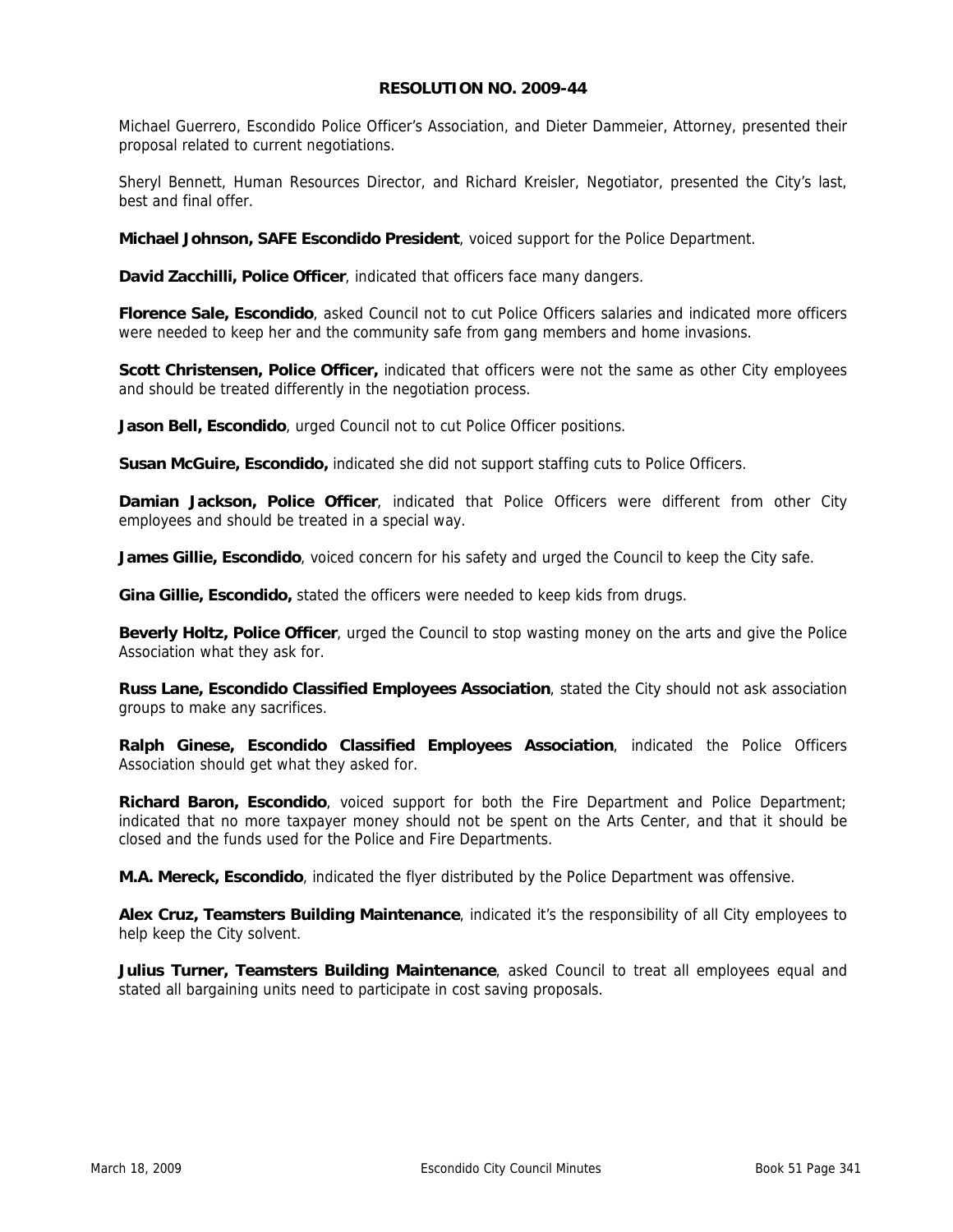**Chester Mordasini, Teamsters Local Union 911 President**, urged all bargaining units to work with the City and asked Council to treat all bargaining units equally.

**MOTION:** Moved by Councilmember Daniels and seconded by Councilmember Diaz to accept the City's last, best and final offer and adopt Resolution No. 2009-44. Ayes: Abed, Daniels, Diaz and Pfeiler. Noes: Waldron. Absent: None. Motion carried.

### **BRIEFING (Staff)**

None

### **FUTURE AGENDA**

**18. FUTURE AGENDA ITEMS** - The purpose of this item is to identify issues presently known to staff or which members of the Council wish to place on an upcoming City Council agenda. Council comment on these future agenda items is limited by California Government Code Section 54954.2 to clarifying questions, brief announcements, or requests for factual information in connection with an item when it is discussed

Staff Recommendation: None **(City Clerk's Office: Marsha Whalen)** 

### **ORAL COMMUNICATIONS**

None

### **COUNCIL/COMMISSION/ MEMBERS COMMENTS**

None

### **CLOSED SESSION: (COUNCIL/CDC/RRB)**

Attorney Jeffrey Epp recommended recess to Closed Session to discuss items 19A and 19B.

**MOTION:** Moved by Councilmember Daniels and seconded by Councilmember Abed to recess to Closed Session. Motion carried unanimously.

#### **19-A. CONFERENCE WITH REAL PROPERTY NEGOTIATOR (Government Code §54956.8)**

| а.    | Property:<br><b>Agency Negotiator:</b><br>Negotiating parties:<br>Under negotiation: | 272 E. Via Rancho Parkway, Escondido<br>Clay Phillips<br>City and Westfield Shopping Town, Inc.<br>Price and terms of payment   |
|-------|--------------------------------------------------------------------------------------|---------------------------------------------------------------------------------------------------------------------------------|
| $b$ . | Property:<br><b>Agency Negotiator:</b><br>Negotiating parties:<br>Under negotiation: | 3420 Valley Center Road<br>Anne Marc-Aurele & Jerry Van Leeuwen<br>City and Pacific Safety Council.<br>Price and terms of Lease |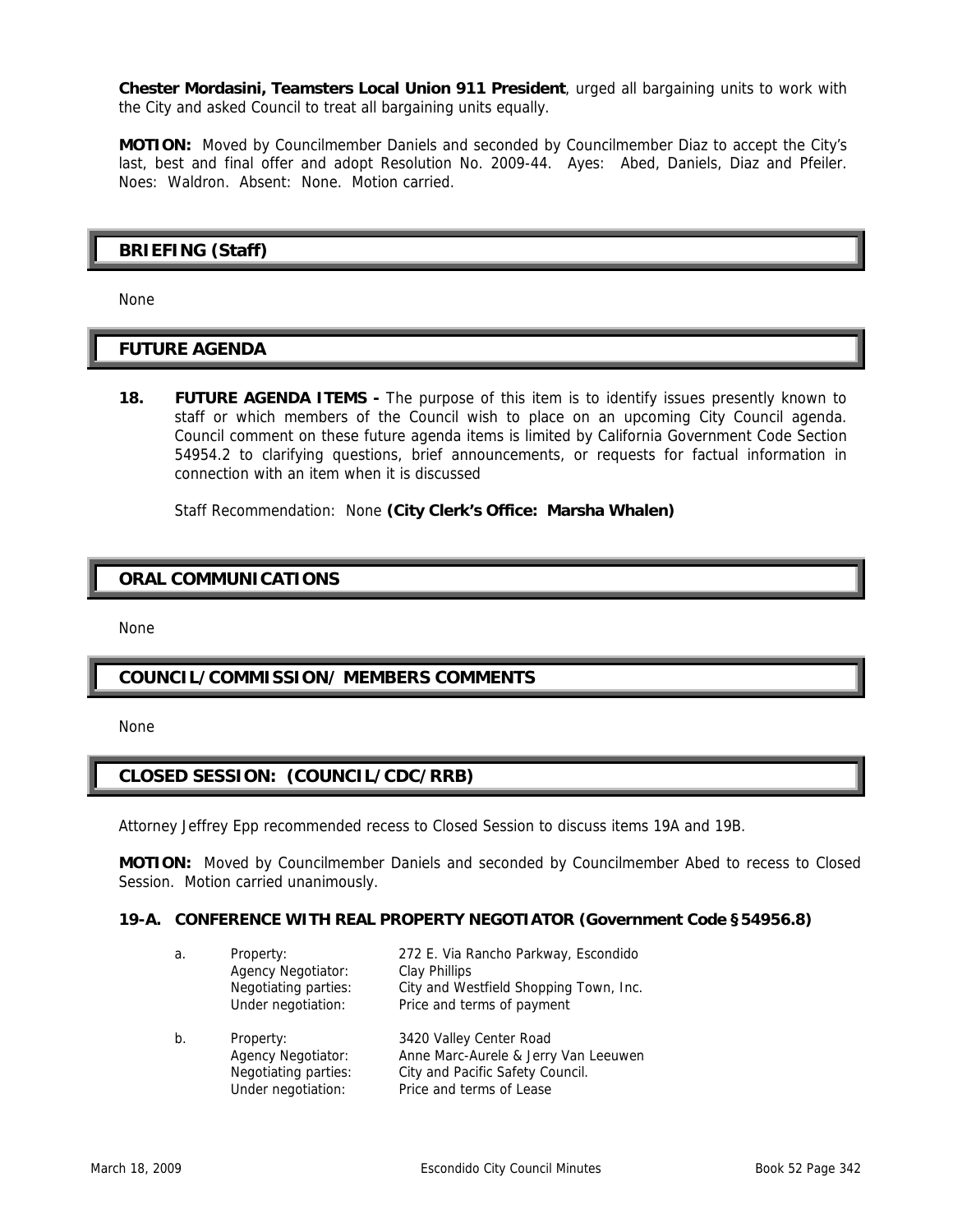| C. | Property:                                  | South of Washington Avenue, west of Spruce Street, and north<br>of the Sprinter Rail Line, addressed as 475 N. Spruce Street |
|----|--------------------------------------------|------------------------------------------------------------------------------------------------------------------------------|
|    | Agency Negotiator:<br>Negotiating parties: | Charles Grimm                                                                                                                |
|    | Under negotiation:                         | Price and terms of Sale or Lease                                                                                             |

#### **19-B. CONFERENCE WITH LEGAL COUNSEL-ANTICIPATED LITIGATION:**  Significant exposure to litigation pursuant to subdivision (b) of Government Code §54956.9(b): **ONE CASE**

# **ADJOURNMENT**

Mayor Pfeiler adjourned the meeting at 10:28 p.m.

\_\_\_\_\_\_\_\_\_\_\_\_\_\_\_\_\_\_\_\_\_\_\_\_\_\_\_\_\_\_\_\_\_\_\_\_\_\_

\_\_\_\_\_\_\_\_\_\_\_\_\_\_\_\_\_\_\_\_\_\_\_\_\_\_\_\_\_\_\_\_\_\_\_\_\_ \_\_\_\_\_\_\_\_\_\_\_\_\_\_\_\_\_\_\_\_\_\_\_\_\_\_\_\_\_\_\_ MAYOR CITY CLERK

MINUTES CLERK